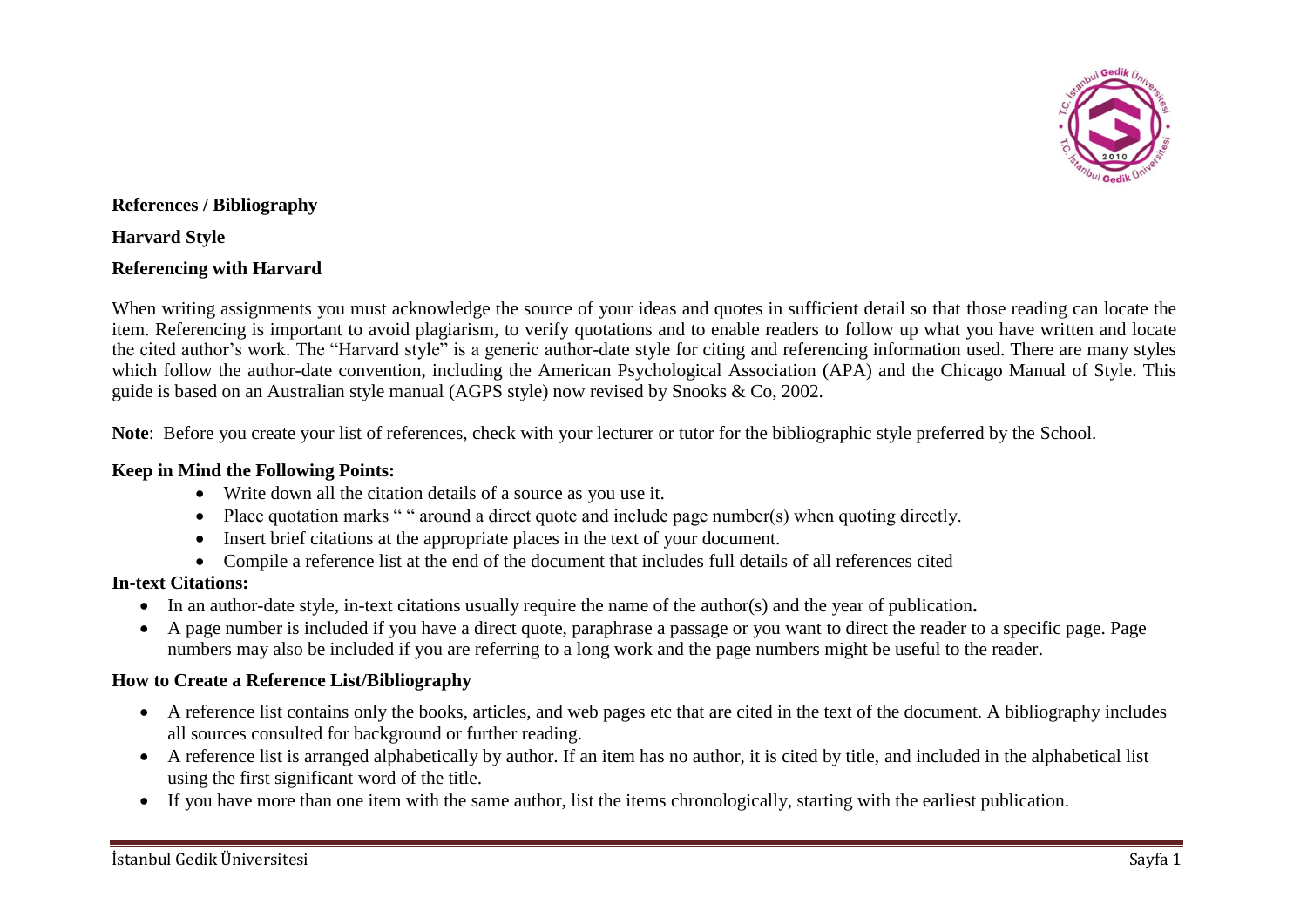#### **Contents**

Book [Chapter in a boo](#page-4-0) k [Conference pape](#page-4-0) r [Journal Articl](#page-5-0) e Thesis [Web pag](#page-6-0) e [Table, Image or Diagra](#page-8-0) m [Other Internet source](#page-9-0) s Patent Standard Map DVD or Vide o [Lecture Note](#page-13-0) s [Personal communicatio](#page-13-0) n Indirect citatio n

Direct quotatio n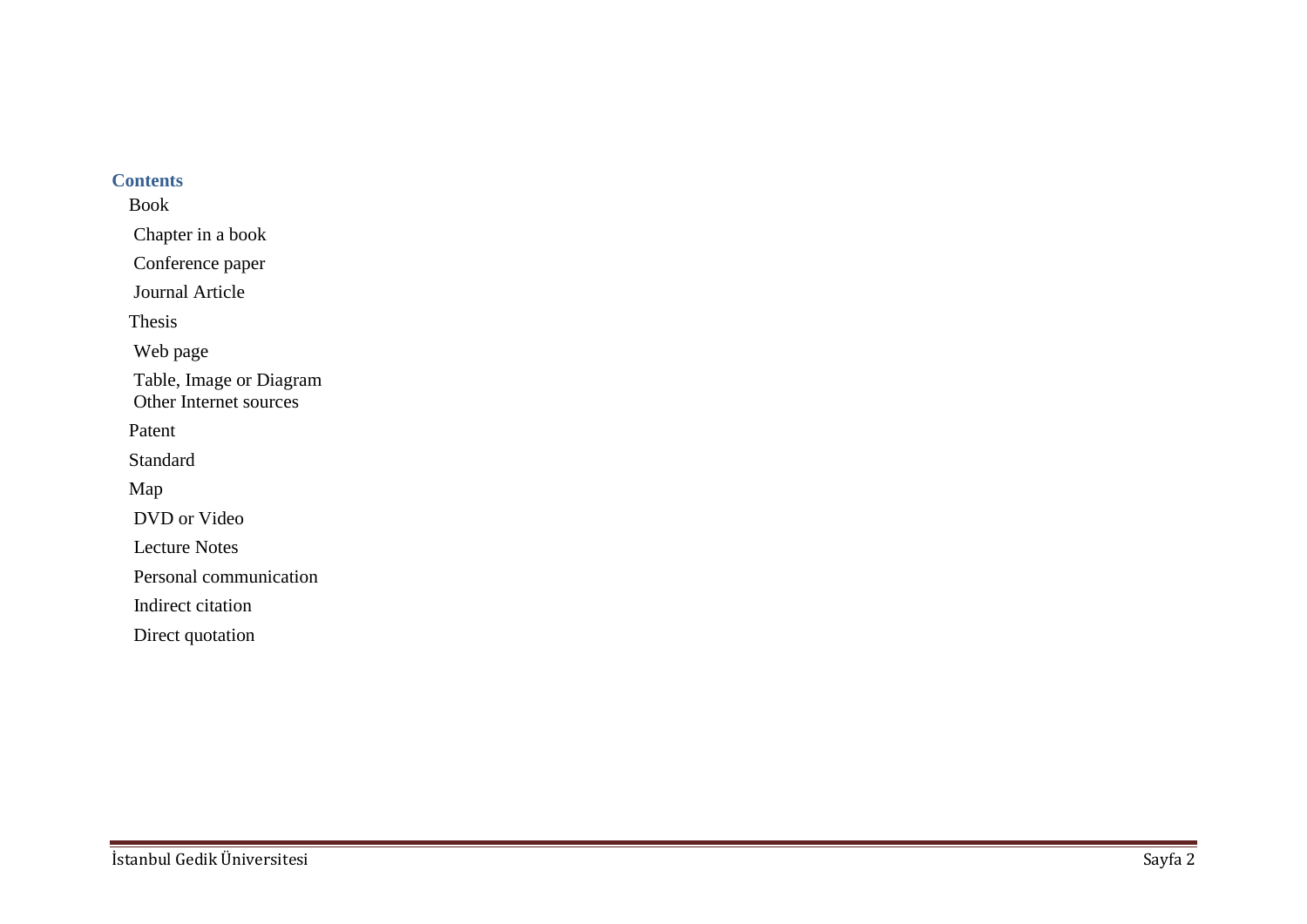# **1. BOOK**

Elements of the citation

Author(s) of book – family name and initials Year of publication, *Title of book – italicized*, Edition, Publisher, and Place of publication.

| <b>Reference</b><br><b>Type</b> | <b>In-text Examples</b>                                                                                                                                                                            | <b>Reference List Example</b>                                                                                                                             | <b>EndNote</b><br><b>Reference Type</b> |
|---------------------------------|----------------------------------------------------------------------------------------------------------------------------------------------------------------------------------------------------|-----------------------------------------------------------------------------------------------------------------------------------------------------------|-----------------------------------------|
| Single Author                   | Sophisticated searching techniques are<br>important in finding information (Berkman 1994)<br><b>OR</b><br>Berkman (1994, p. 25) claimed that<br><b>OR</b><br>Berkman (1994, pp. 30-35) agrees that | Berkman, RI 1994, Find It fast: how to uncover expert<br>information on any subject, Harper Perennial, New York.                                          | <b>Book</b>                             |
| 2 Authors                       | from an engineering perspective (Cengel $&$<br><b>Boles</b> 1994)<br><b>OR</b><br>Cengel and Boles (1994) found                                                                                    | Cengel, YA & Boles, MA 1994, Thermodynamics: an<br>engineering approach, 2nd edn, McGraw Hill, London.                                                    | <b>Book</b>                             |
| 3 Authors                       | as previously demonstrated (Reid, Parsons &<br>Green 1989)                                                                                                                                         | Reid, DH, Parsons, MB & Green, CW 1989, Staff<br>management<br>in human services: behavioral research and application,<br>Charles C. Thomas, Springfield. | <b>Book</b>                             |
| 4 or More                       | neck pain caused by whiplash (Jull et al.<br>2008).                                                                                                                                                | Jull, G, Sterling, M, Fallah, D, Treleaven, J & O'Leary, S<br>2008.<br>Whiplash headache and neck pain: research-based                                    | <b>Book</b>                             |
| <b>Authors</b>                  | <b>OR</b><br>Jull et al. (2008) have argued                                                                                                                                                        | directions<br>for physical therapies, Churchill Livingstone, Edinburgh.                                                                                   |                                         |
| No author                       | already mentioned (Be, know, do: leadership<br><i>the Army way</i> 2004).<br><b>OR</b>                                                                                                             | Be, know, do: leadership the Army way 2004, Jossey-<br>Bass, San<br>Francisco.                                                                            | <b>Book</b>                             |
|                                 | In Be, know, do: leadership the Army way $(2004)$<br>there is an interesting example                                                                                                               |                                                                                                                                                           |                                         |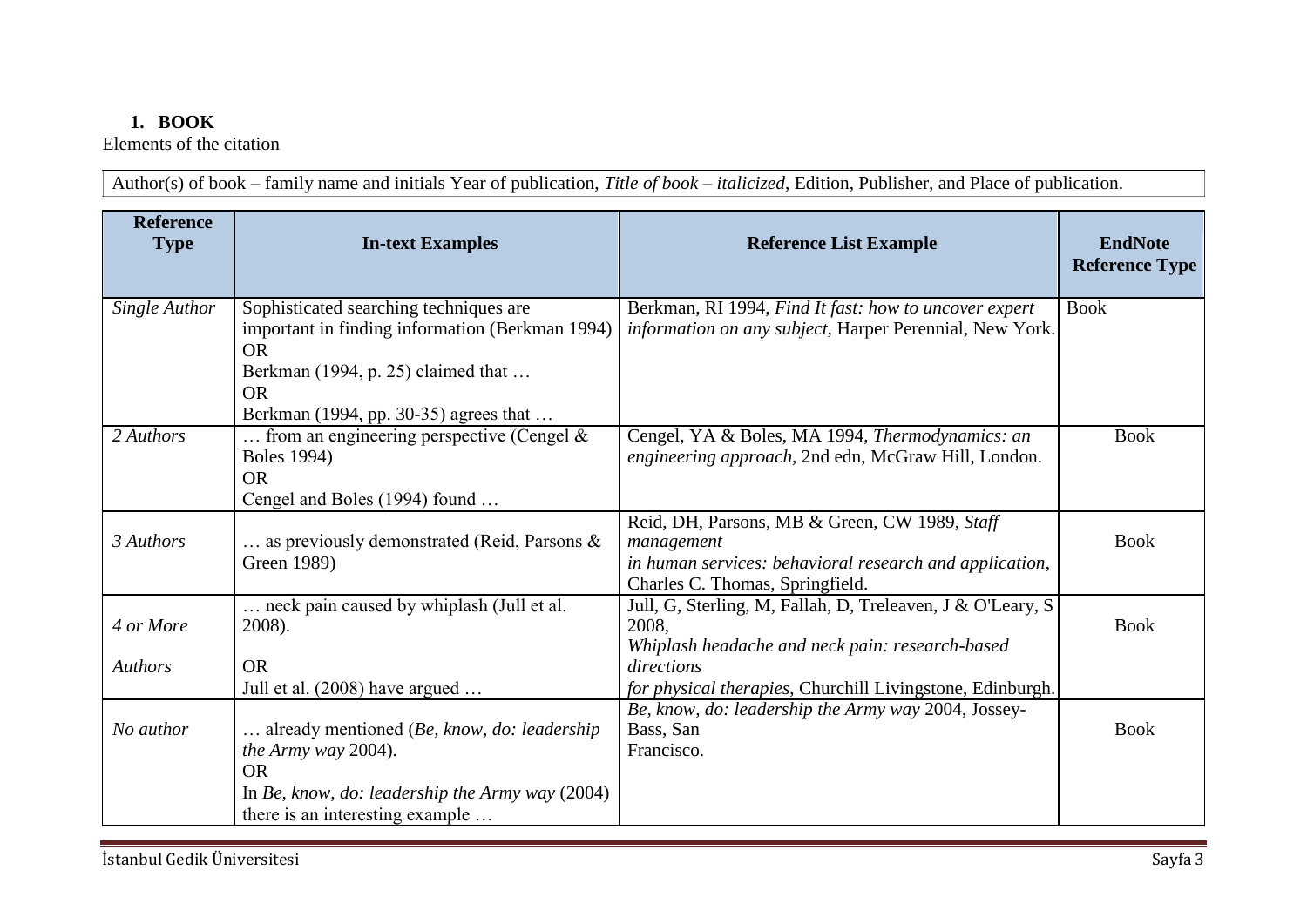| Multiple Works<br>by the same<br>Author | geology of Queensland's national parks<br>(Willmott 2004, 2006). |                                                                     | <b>Book</b>        |
|-----------------------------------------|------------------------------------------------------------------|---------------------------------------------------------------------|--------------------|
|                                         |                                                                  | Willmott, WF 2006, Rocks and landscapes of the national             |                    |
|                                         |                                                                  | parks                                                               |                    |
|                                         |                                                                  | of central Queensland, Geological Society of Australia,             |                    |
|                                         |                                                                  | Queensland Division, Brisbane.                                      |                    |
|                                         |                                                                  | Order chronologically in the reference list.                        |                    |
| <b>Multiple Works</b>                   | geographically speaking (Dawkins 1996a,                          | Dawkins, R 1996a, Climbing Mount Improbable, Viking,                | <b>Book</b>        |
| by the same                             | 1996b)                                                           | London.                                                             |                    |
| Author,                                 |                                                                  |                                                                     |                    |
| published                               |                                                                  | Dawkins, R 1996b, River out of Eden, Phoenix, London.               |                    |
| in the same year                        |                                                                  | Order alphabetically by title in the reference list.                |                    |
| Two or More                             | rock formations (Dawkins 1996; Willmott                          | Dawkins, R 1996, Climbing Mount Improbable, Viking,                 | <b>Book</b>        |
| works by                                | 2004)                                                            | London.                                                             |                    |
| Different                               |                                                                  | Willmott, WF 2004, Rocks and landscapes of the national             |                    |
| <b>Authors</b>                          |                                                                  | parks                                                               |                    |
|                                         |                                                                  | of southern Queensland, Geological Society of Australia,            |                    |
|                                         |                                                                  | Queensland Division, Brisbane.                                      |                    |
| Book by an                              | in the case of an institution (Australian                        | Australian Government Publishing Service 1987,                      | <b>Book</b>        |
| Organization or                         | Government Publishing Service 1987)                              | Commonwealth printing and publishing manual, 2nd edn,               |                    |
| <b>Institution</b>                      |                                                                  | A.G.P.S., Canberra.                                                 |                    |
| Different                               |                                                                  |                                                                     |                    |
| Editions                                | the meaning of educational research (Pring                       | Pring, R 2004, <i>Philosophy of educational research</i> , 2nd edn, | <b>Book</b>        |
|                                         | 2004)                                                            | Continuum, London.                                                  |                    |
|                                         |                                                                  | The edition statement is placed after the title of the work.        |                    |
|                                         |                                                                  | This is not necessary for a first edition.                          |                    |
| <b>Edited Book</b>                      | some findings (Sjostrand 1993)                                   | Sjostrand, S (ed.) 1993, Institutional change: theory and           | <b>Edited Book</b> |
|                                         | <b>OR</b>                                                        | empirical findings, M.E. Sharpe, Armonk, N.Y.                       |                    |
|                                         | optics defined (Pike & Sarkar 1986)                              | Pike, ER & Sarkar, S (eds.) 1986, Frontiers in quantum optics,      |                    |
|                                         |                                                                  | Adam Hilger, Bristol.                                               |                    |
| <b>Book Series</b>                      | In defining permutation groups Bhattacharjee                     | Bhattacharjee, M 1998, Notes of infinite permutation groups,        | <b>Book</b>        |
|                                         | $(1998)$                                                         | Lecture notes in mathematics no.1698, Springer, New York.           |                    |
|                                         |                                                                  |                                                                     |                    |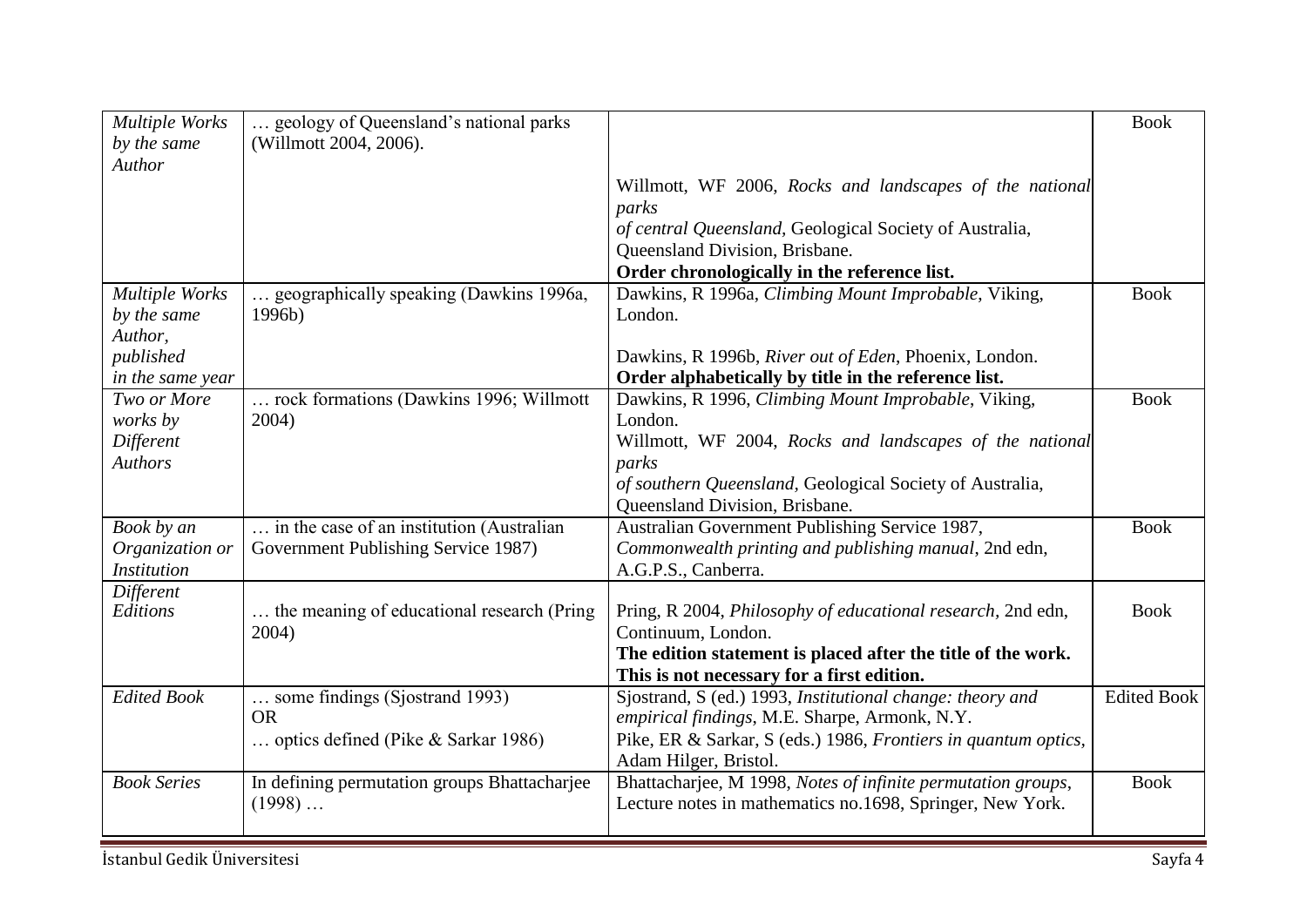## **2. CHAPTER IN A BOOK**

<span id="page-4-0"></span>Elements of the citation

Author(s) of chapter – family name and initials Year of publication, 'Title of chapter – in single quotation marks', in Editor(s) – family name and initials (eds), *Title of book – italicised*, Edition, Publisher, Place of publication, Page numbers.

| <b>Reference Type</b>        | <b>In-text Examples</b>                                  | <b>Reference List Example</b>                                                                                                       | <b>EndNote</b>        |
|------------------------------|----------------------------------------------------------|-------------------------------------------------------------------------------------------------------------------------------------|-----------------------|
|                              |                                                          |                                                                                                                                     | <b>Reference Type</b> |
| Chapter in an<br>edited book | Bernstein (1995) explained intelligent traffic<br>flows. | Bernstein, D 1995, 'Transportation planning', in Chen WF<br>(ed.),<br>The civil engineering handbook, CRC Press, Boca Raton,<br>pp. | <b>Book Section</b>   |
|                              |                                                          | $231 - 61$ .                                                                                                                        |                       |

## **3. CONFERENCE PAPER**

Elements of the citation

Author(s) of paper – family name and initials Year of publication, 'Title of paper – in single quotation marks', *Title of published proceedings which may include place held and date(s) – italicized*, Publisher, Place of Publication, Page number(s).

| <b>Reference Type</b> | <b>In-text Examples</b>               | <b>Reference List Example</b>                                   | <b>EndNote</b>        |
|-----------------------|---------------------------------------|-----------------------------------------------------------------|-----------------------|
|                       |                                       |                                                                 | <b>Reference Type</b> |
| Published             | Bourassa (1999) emphasized            | Bourassa, S 1999, 'Effects of child care on young<br>children', | <b>Book Section</b>   |
| Conference            |                                       | Proceedings of the third annual meeting of<br>the               |                       |
| Paper                 |                                       | <i>International</i>                                            |                       |
|                       |                                       | Society for Child Psychology, International Society for         |                       |
|                       |                                       | Child                                                           |                       |
|                       |                                       | Psychology, Atlanta, Georgia, pp. 44-6.                         |                       |
|                       |                                       | Bowden, FJ & Fairley, CK 1996, 'Endemic STDs in the             |                       |
| Unpublished           | estimating partner change (Bowden and | Northern                                                        | Conference Paper      |
| Conference            |                                       | Territory: estimations of effective rates of partner            |                       |
| Paper                 | Fairley 1996)                         | change',                                                        |                       |
|                       |                                       | paper presented to the scientific meeting of the Royal          |                       |
|                       |                                       | Australian College of Physicians, Darwin, 24-25 June.           |                       |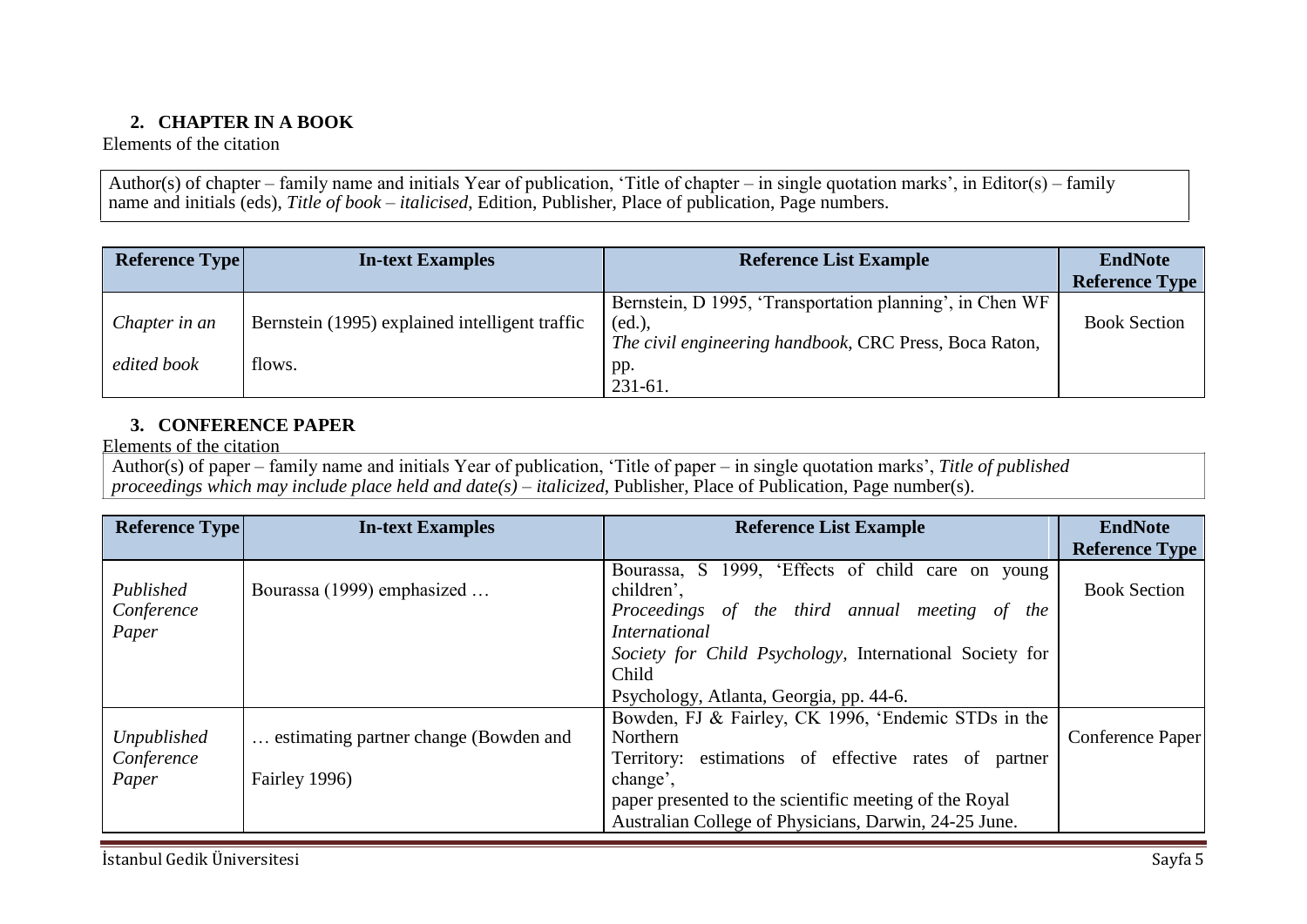### **4. JOURNAL ARTICLE**

<span id="page-5-0"></span>Elements of the Citation

Author(s) of journal article – family name and initials Year of publication, 'Title of journal article – in single quotation marks', *Title of journal – italicised*, Volume, Issue or number, Page number(s).

| <b>Reference Type</b>                             | <b>In-text Examples</b>                                                                     | <b>Reference List Example</b>                                                                                                                                                                                                                                          | <b>EndNote</b>        |
|---------------------------------------------------|---------------------------------------------------------------------------------------------|------------------------------------------------------------------------------------------------------------------------------------------------------------------------------------------------------------------------------------------------------------------------|-----------------------|
| <b>Print/Online</b>                               |                                                                                             |                                                                                                                                                                                                                                                                        | <b>Reference Type</b> |
| Journal articles<br>with page<br><b>Numbers</b>   | Huffman (1996) expanded on the theory<br><b>OR</b><br>uses for whey protein (Huffman 1996). | Huffman, LM 1996, 'Processing whey protein for use as a<br>food<br>ingredient', Food Technology, vol. 50, no. 2, pp. 49-52.                                                                                                                                            | Journal article       |
| Online journal<br>article without<br>page numbers | the discipline of art history (Donahue-<br>Wallace<br>& Chanda 2005)                        | Donahue-Wallace, K & Chanda, J 2005, 'A case study in<br>integrating the best practices of face-to-face art history and in EndNote<br>online teaching', <i>Interactive Multimedia Electronic</i><br>Journal of<br>Computer-Enhanced Learning, vol. 7, no. 1, viewed 30 | Electronic article    |
|                                                   |                                                                                             | January<br>2009, <http: 01="" 1="" 2005="" articles="" imej.wfu.edu="" index.asp="">.</http:>                                                                                                                                                                          |                       |

### **5. THESIS**

Elements of the citation

Author of thesis – family name and initials Year of preparation of thesis, 'Title of thesis – in single quotation marks', Award, Institution issuing degree,

Location of institution.

| <b>Reference</b><br><b>Type</b> | <b>In-text Examples</b>                                      | <b>Reference List Example</b>                                                                                  | <b>EndNote</b><br><b>Reference</b><br><b>Type</b> |
|---------------------------------|--------------------------------------------------------------|----------------------------------------------------------------------------------------------------------------|---------------------------------------------------|
| <b>Thesis</b>                   | Exelby (1997) described the process<br>$\cdots$<br><b>OR</b> | Exelby, HRA 1997, 'Aspects of gold and mineral liberation', PhD<br>thesis, University of Queensland, Brisbane. | Thesis                                            |

İstanbul Gedik Üniversitesi Sayfa 6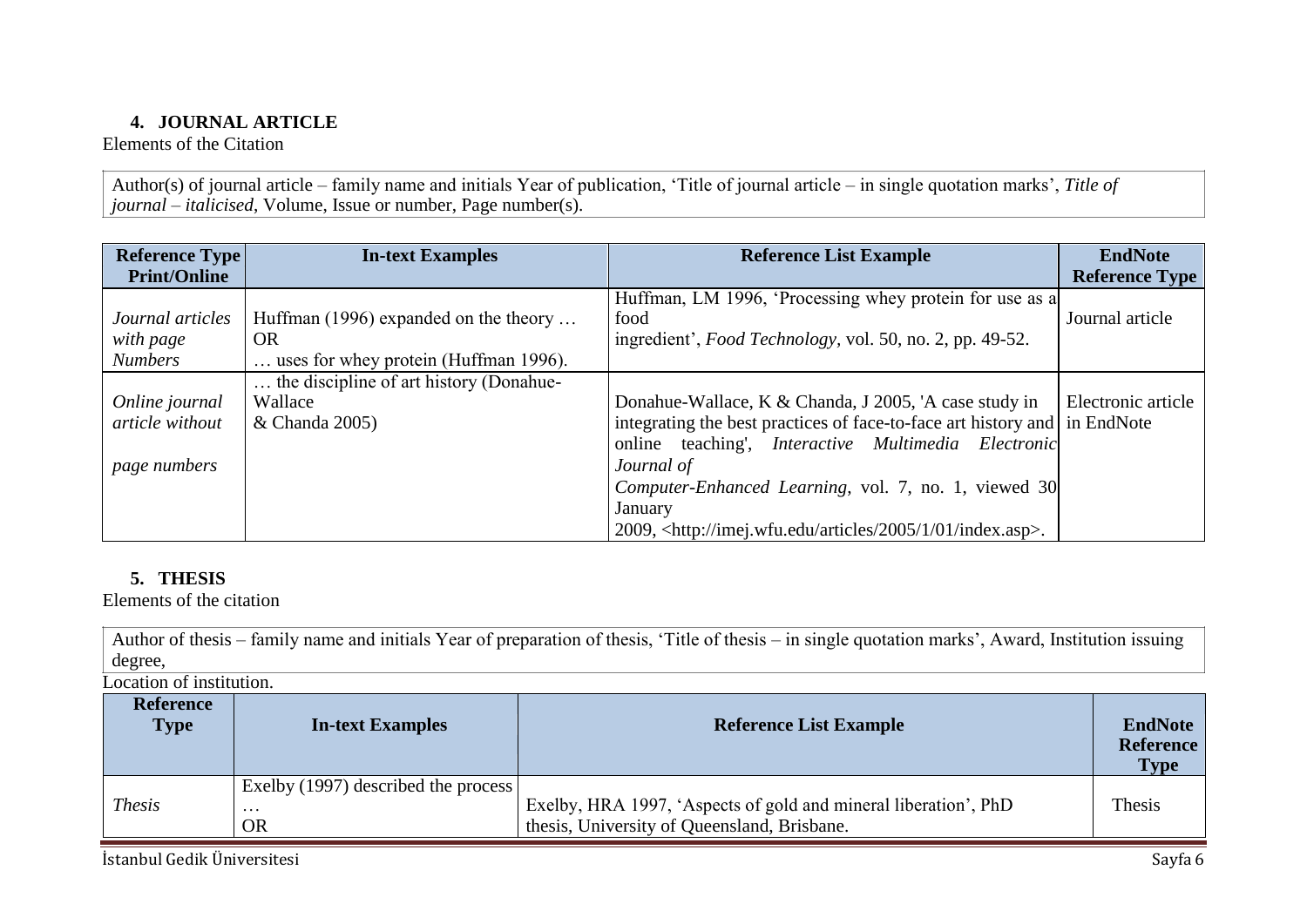… processing gold (Exelby 1997) **The title is not italicised and is placed in quotation marks.**

**6. REPORT**

<span id="page-6-0"></span>Elements of the citation

Author(s) of report – (person or organisation) Year of Publication, *Title of report - italicised*, Report number (if available), Publisher/ Institution, Place of publication, (viewed date, URL - if accessed electronically).

| <b>Reference</b><br><b>Type</b>    | <b>In-text Examples</b>                                | <b>Reference List Example</b>                                                                                                | <b>EndNote</b><br><b>Reference Type</b>            |
|------------------------------------|--------------------------------------------------------|------------------------------------------------------------------------------------------------------------------------------|----------------------------------------------------|
| Report                             | in Queensland waterways (Mortimer &<br>$\cos$<br>1999) | Mortimer, M & Cox, M 1999, Contaminants in mud crabs<br>and<br>sediments from the Maroochy River, Environment<br>technical   | Report                                             |
|                                    |                                                        | report no. 25, Queensland Department of the<br>Environment,<br>Brisbane.                                                     | Use the institution<br>field for publisher<br>Name |
| Report with<br>corporate<br>author | (Australian Institute of Health and Welfare)<br>2010)  | Australian Institute of Health and Welfare 2010, Child<br>protection Australia 2008-09, Child welfare series no. 47.<br>Cat. | Report                                             |
|                                    |                                                        | no. CWS 35, Australian Institute of Health and Welfare,<br>Canberra.                                                         | Use the institution<br>field for publisher<br>Name |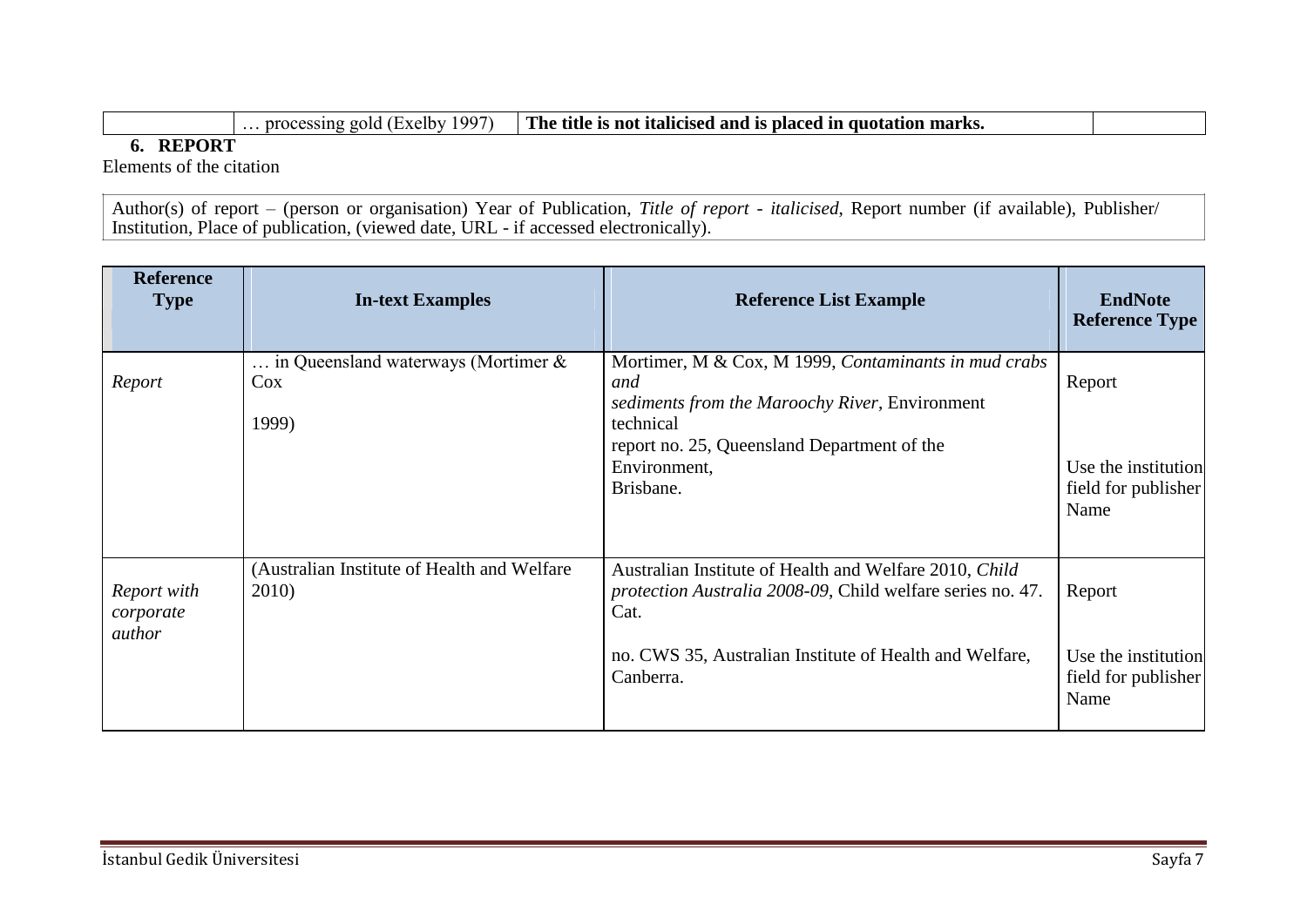# **7. WEB PAGE**

Elements of the citation

Author(s) of page – (person or organisation) Year (page created or revised), *Title of page - italicised*, Publisher (if applicable), Place of publication (if applicable), viewed date, URL.

| <b>Reference Type</b>   | <b>In-text Examples</b>                       | <b>Reference List Example</b>                                                                     | <b>EndNote</b>        |
|-------------------------|-----------------------------------------------|---------------------------------------------------------------------------------------------------|-----------------------|
|                         |                                               |                                                                                                   | <b>Reference Type</b> |
| Web page with           | this agreement (Albanese 2009).               | Albanese, A 2009, Fairer compensation for air travellers,                                         | Web page              |
| author                  |                                               | media release, 29 January, Minister for Infrastructure,                                           |                       |
|                         |                                               | Transport, Regional Development and Local Government,                                             |                       |
|                         |                                               | viewed 30 January 2009,                                                                           |                       |
|                         |                                               | <http: 2009="" releases="" www.minister.infrastructure.gov.au=""></http:>                         |                       |
|                         |                                               |                                                                                                   |                       |
| Web page - no           | (Behaviour modification 2007)                 | Behaviour modification 2007, Viewed 31 August 2011,                                               |                       |
| author                  |                                               | <http: behaviour.html="" www.educational.org.uk="">.</http:>                                      |                       |
| Web page with           | (Queensland Health 2009)                      | Queensland Health 2009, Sun safety and physical activity,                                         | Web page              |
| <i>institutional or</i> |                                               | viewed 31 August 2011,                                                                            |                       |
|                         |                                               | <http: <="" access.health.qld.gov.au="" hid="" skinhealth="" sunsafety="" td=""><td></td></http:> |                       |
| organisational          |                                               | su                                                                                                |                       |
| author                  |                                               | nSafetyAndPhysicalActivity_ap.asp>.                                                               |                       |
|                         |                                               |                                                                                                   |                       |
|                         | it has been argued that emotional             | Bliss, SE n.d., The effect of emotional intelligence on a                                         |                       |
| Web page with           | intelligence                                  | modern                                                                                            | Web page              |
| no date of              | is a combination of competencies (Bliss n.d.) | organizational leader's ability to make effective decisions,                                      |                       |
| publication             |                                               | viewed 10 February 2008, <http: eqi.org="" mgtpaper.htm="">.</http:>                              |                       |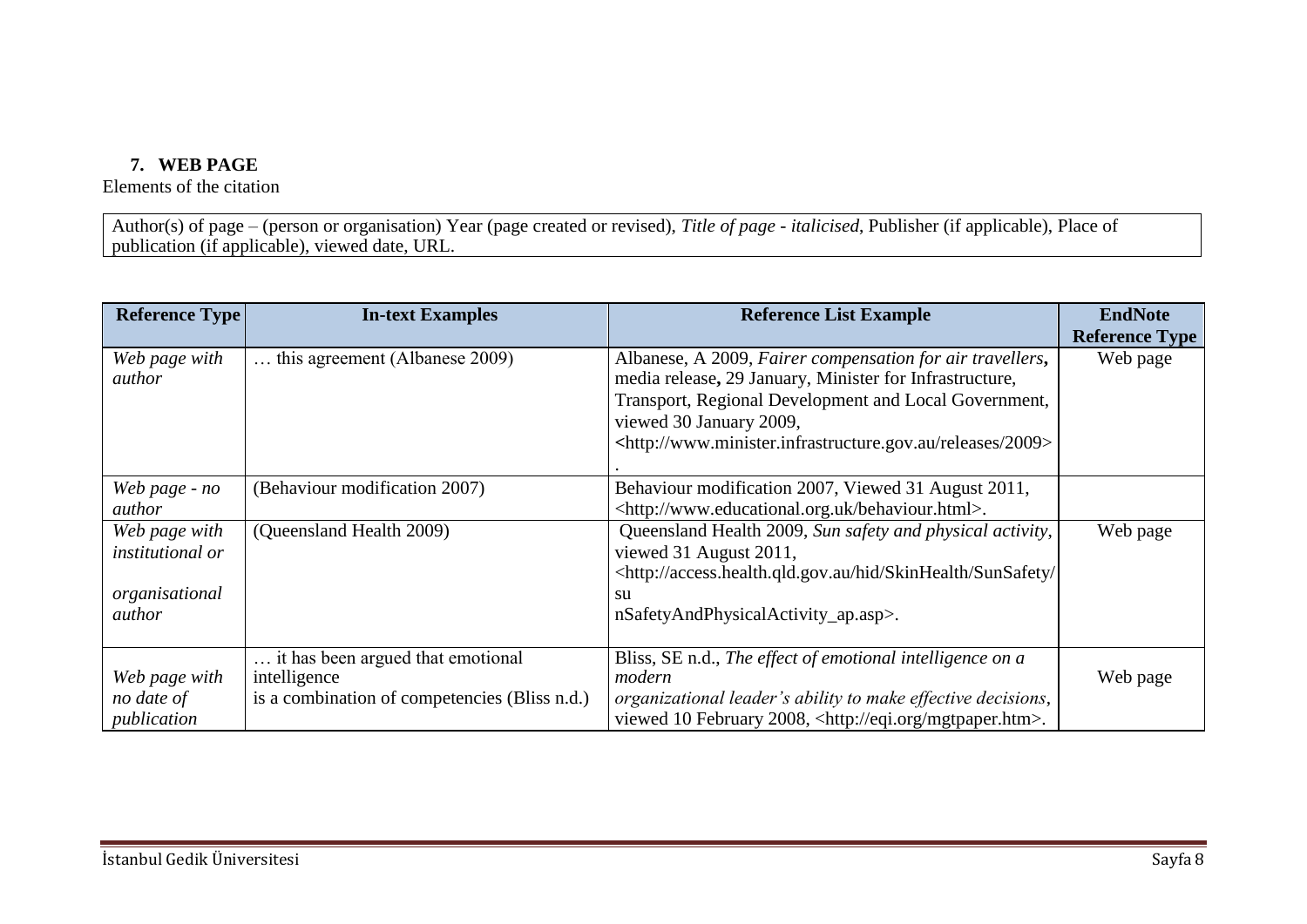# **8. TABLE, IMAGE OR DIAGRAM**

<span id="page-8-0"></span>Elements of the citation

Author(s) of item – family name and initials Year of publication, *Title of item – italicised*, Edition, Publisher, Place of publication.

| <b>Reference Type</b> | <b>In-text Examples</b>                                                               | <b>Reference List Example</b>                                                                                      | <b>EndNote -</b><br><b>Reference Type</b>                                               |
|-----------------------|---------------------------------------------------------------------------------------|--------------------------------------------------------------------------------------------------------------------|-----------------------------------------------------------------------------------------|
|                       | (Newton 2007)<br>References are placed directly under the table,<br>diagram or image. | Newton, AC 2007, Forest ecology and conservation: a<br>handbook of techniques, Oxford University Press,<br>Oxford. | <b>Book</b><br>Use the relevant<br>reference type<br>for<br>the item you are<br>citing. |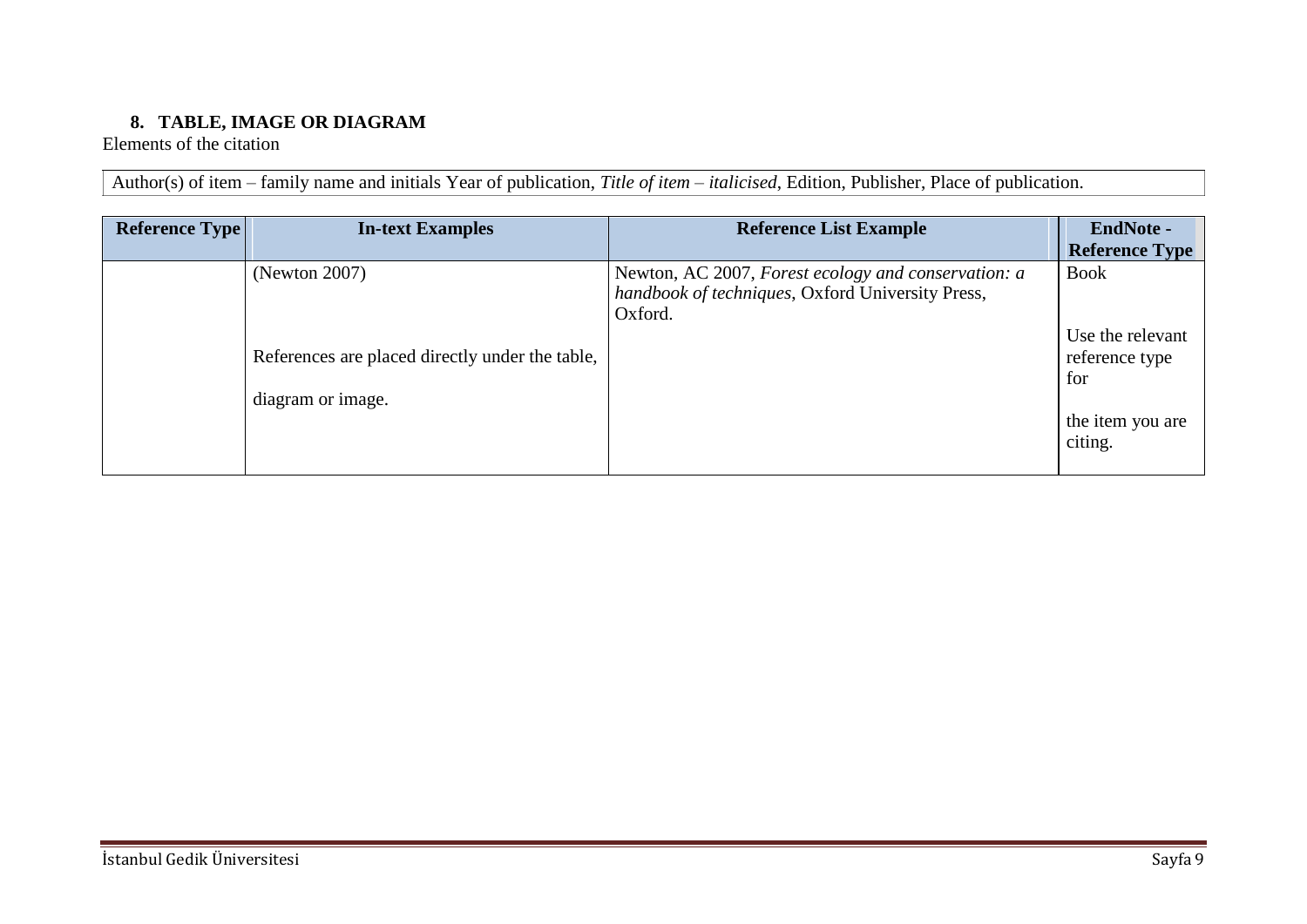# **9. OTHER INTERNET SOURCES**

<span id="page-9-0"></span>Elements of the citation

Author(s) Year, *Title - italicised*, Type of medium, Publisher (if applicable), Place of publication (if applicable), Viewed date, URL.

| <b>Reference</b><br><b>Type</b> | <b>In-text Examples</b> | <b>Reference List Example</b>                                                                                                                                                                                               | <b>EndNote</b><br><b>Reference Type</b>                 |
|---------------------------------|-------------------------|-----------------------------------------------------------------------------------------------------------------------------------------------------------------------------------------------------------------------------|---------------------------------------------------------|
| Podcasts                        | (Williams 2011)         | Williams, R 2011, New lab for ancient DNA: Science Show,<br>Podcast,<br>ABC, viewed 31 October 2011,<br><http: 2011="" 3345448.htm<br="" rn="" scienceshow="" stories="" www.abc.net.au=""><math>\mathcal{L}</math></http:> | Audiovisual<br>material                                 |
| <b>Blog Post</b>                | (O'Neil 2011)           | O'Neill, I 2011, Could Kepler Detect Borg Cubes? Why Not,<br>AstroEngine,<br>viewed 5 October 2011,<br><http: 05="" 2011="" could-kepler-detect-borg-<br="" www.astroengine.com="">cubes-why-not/<math>&gt;</math>.</http:> | Web Page<br>Use the<br>publisher field<br>for blog name |

# **10. PATENT**

Elements of the citation

Author(s) of patent – family name and initials Year of issue, *Title of patent- italicised*, Number of patent including country of issue.

| <b>Reference Type</b> | <b>In-text Examples</b>                        | <b>Reference List Example</b>                                   | <b>EndNote</b><br><b>Reference Type</b> |
|-----------------------|------------------------------------------------|-----------------------------------------------------------------|-----------------------------------------|
| Patent                | gas insulated transmission systems<br>(Cookson | Cookson, AH 1985, Particle trap for compressed gas<br>insulated | Patent                                  |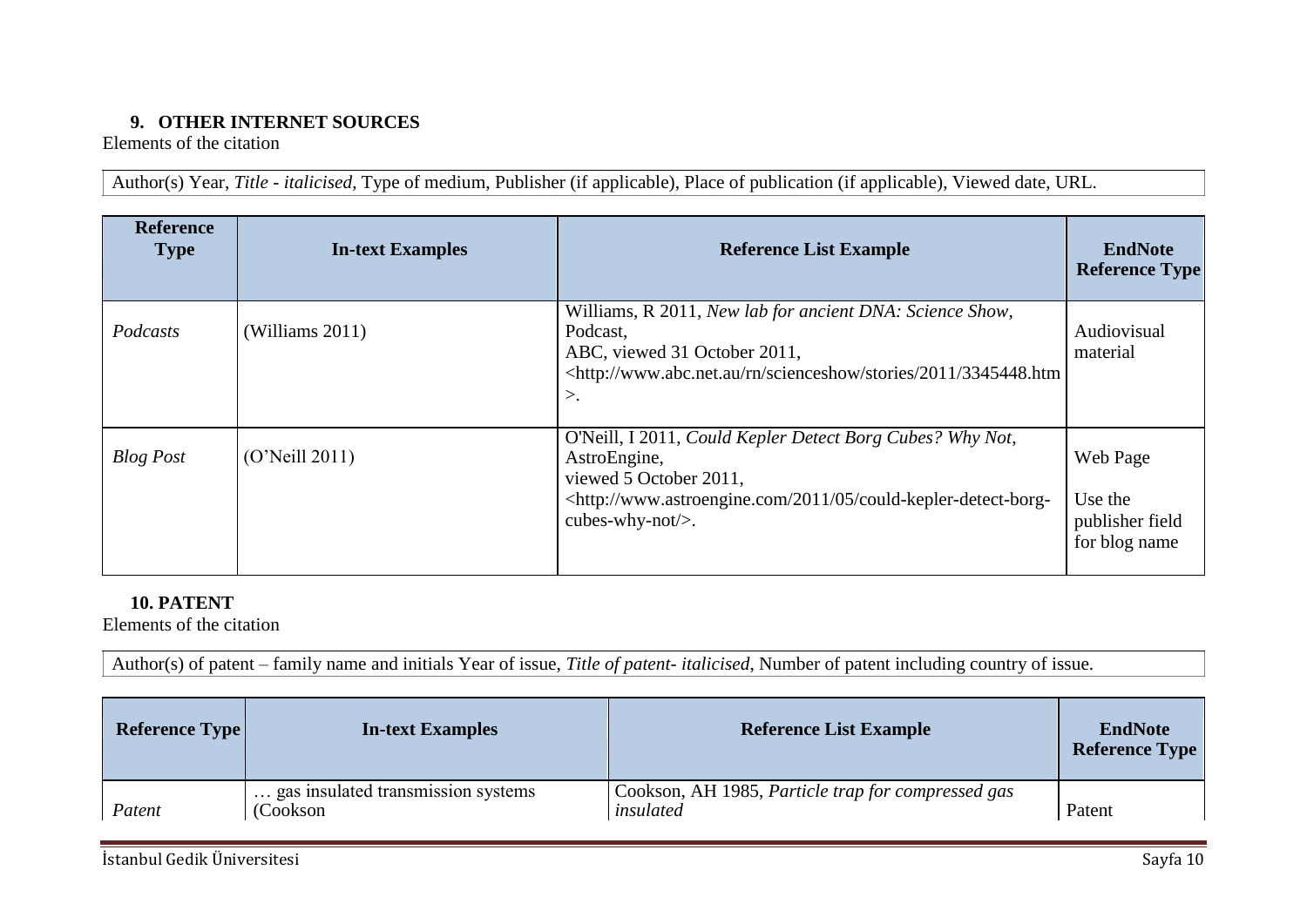| n |  |
|---|--|
|   |  |

# **11. STANDARD**

Elements of the citation

Corporate body issuing standard Year of publication, *Title of standard- italicised,* Number of standard including identifier of issuing country or body, Publisher of standard, Place of publication.

| <b>Reference Type</b> | <b>In-text Examples</b>                              | <b>Reference List Example</b>                                                                                                                                                                          | <b>EndNote</b><br><b>Reference Type</b> |
|-----------------------|------------------------------------------------------|--------------------------------------------------------------------------------------------------------------------------------------------------------------------------------------------------------|-----------------------------------------|
| <b>Standard</b>       | steels are classified (International<br>Organization | International Organization for Standardization 1982, Steels                                                                                                                                            | Standard                                |
|                       | for Standardization 1982)                            | classification - part 1: classification of steels into<br>unalloyed<br>and alloy steels based on chemical composition, ISO 4948-<br>1:1982, International Organization for Standardization,<br>Geneva. |                                         |

### **12. MAP**

Elements of the citation

Issuing body Year of publication, *Title of map – italicised,* Series (if available), Publisher, Place of publication.

| <b>Reference Type</b> | <b>In-text Examples</b>  | <b>Reference List Example</b>                                                                                                                                 | <b>EndNote</b><br><b>Reference Type</b> |
|-----------------------|--------------------------|---------------------------------------------------------------------------------------------------------------------------------------------------------------|-----------------------------------------|
| Map                   | Energy, Queensland 1996) | reading this map (Department of Mines and Department of Mines and Energy, Queensland 1996,<br>Dotswood, Australia 1:100 000 geological series, sheet<br>8158, | Map                                     |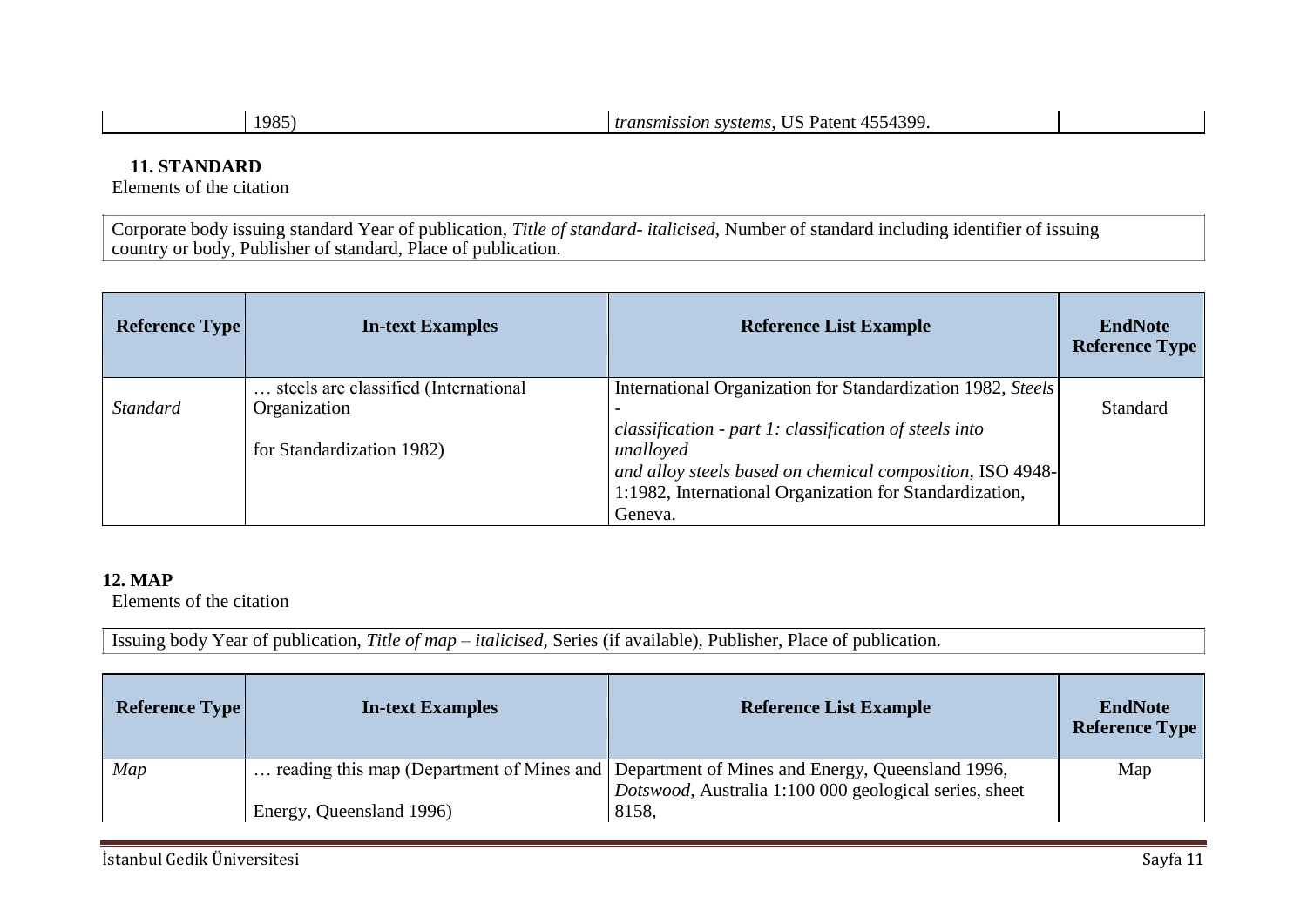#### **13. DVD or VIDEO**

Elements of the citation

Author/Producer/Director Year, *Title*, Type of medium, Publisher, Place.

| <b>Reference Type</b> | <b>In-text Examples</b> | <b>Reference List Example</b>                                                                     | <b>EndNote</b><br><b>Reference</b><br><b>Type</b> |
|-----------------------|-------------------------|---------------------------------------------------------------------------------------------------|---------------------------------------------------|
| DVD or Video          | (Smith 2009)            | Smith, S 2009, Excellence in teaching: lesson planning,<br>DVD.<br>Sunburst Media, Plainview, NY. | Audiovisual<br>media                              |
|                       |                         |                                                                                                   | Add DVD to the<br>Type field.                     |

### **14. LECTURE NOTES**

Elements of the citation

Name of author(s) or the institution responsible, use & for multiple authors Year of publication, *Title and subtitle of publication – italicised*, Type of medium, Name of institution, Location of institution.

| <b>Reference Type</b> | <b>In-text Examples</b> | <b>Reference List Example</b>                                   | <b>EndNote</b><br><b>Reference Type</b> |
|-----------------------|-------------------------|-----------------------------------------------------------------|-----------------------------------------|
| Lecture notes         | (Johnson 2008)          | Johnson, A 2008, Week 3 Pipes, PowerPoint slides,<br>University | <b>Book</b>                             |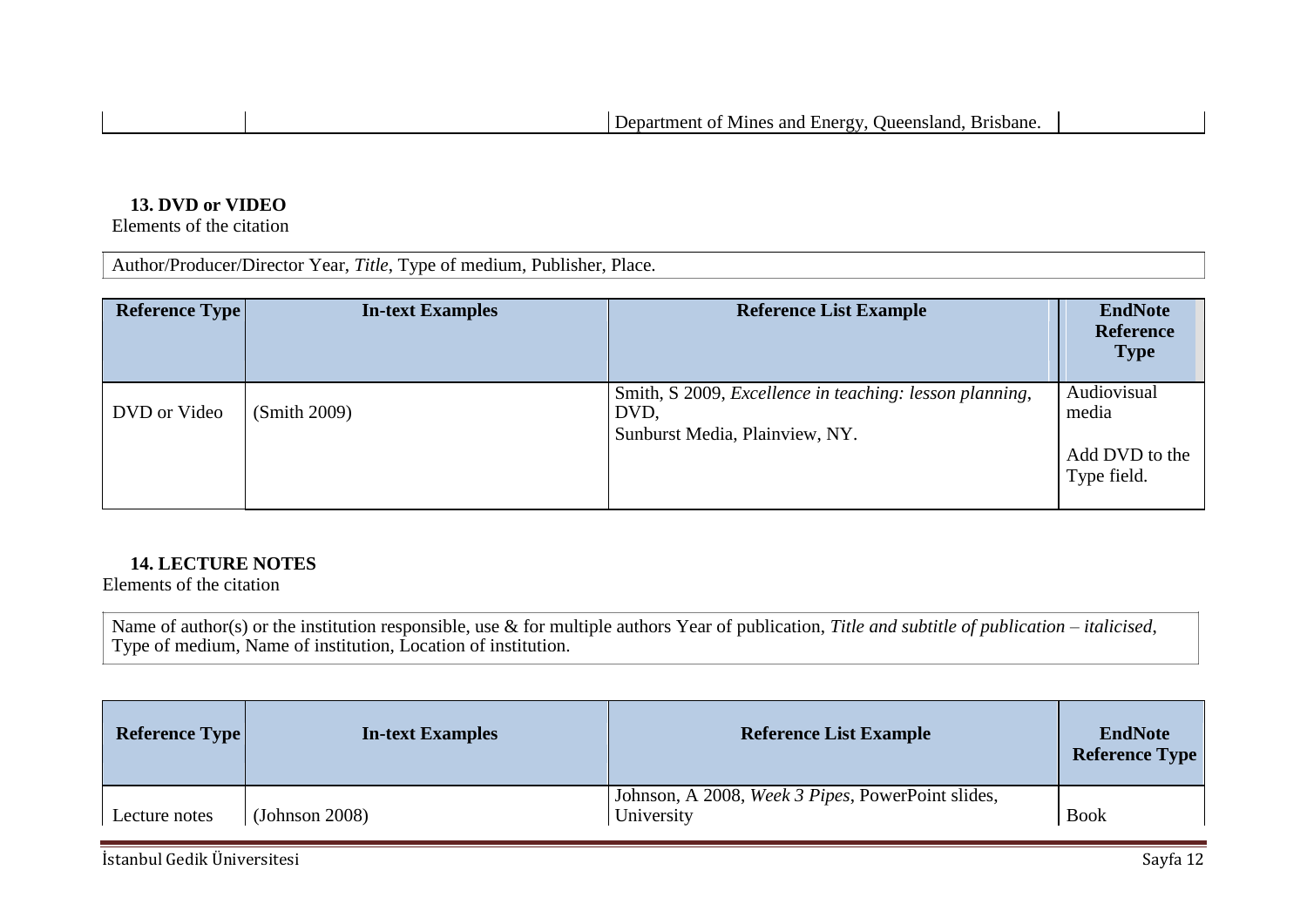|  | of Queensland, Brisbane. |  |
|--|--------------------------|--|
|  |                          |  |

## **15. PERSONAL COMMUNICATION**

Elements of the citation

Information obtained by interview, telephone call, letter or email should be documented in the text, but should **NOT** be included in the list of References.

| <b>Reference Type</b>     | <b>In-text Examples</b>                                                                                                                                           | <b>Reference List Example</b>        | <b>EndNote</b><br><b>Reference Type</b> |
|---------------------------|-------------------------------------------------------------------------------------------------------------------------------------------------------------------|--------------------------------------|-----------------------------------------|
| Personal<br>communication | When interviewed on 15 June 1995, Dr Peter<br>Jones explained that<br><b>OR</b><br>This was later verbally confirmed (P Jones)<br>1995,<br>pers. comm., 15 June). | Do not include in the Reference List |                                         |

## **16. INDIRECT CITATION**

An indirect citation is when the ideas of one author are published in another author's text but you have not read or accessed the original author's work.

In the list of References provide the details of the author of the work you have read.

| <b>Reference Type</b> | <b>In-text Examples</b>             | <b>Reference List Example</b>              | <b>EndNote</b>        |
|-----------------------|-------------------------------------|--------------------------------------------|-----------------------|
|                       |                                     |                                            | <b>Reference Type</b> |
| Indirect citation     | Miller (cited in Agrios 2005) found | Agrios GN, 2005, Plant pathology, 5th edn, | Book                  |